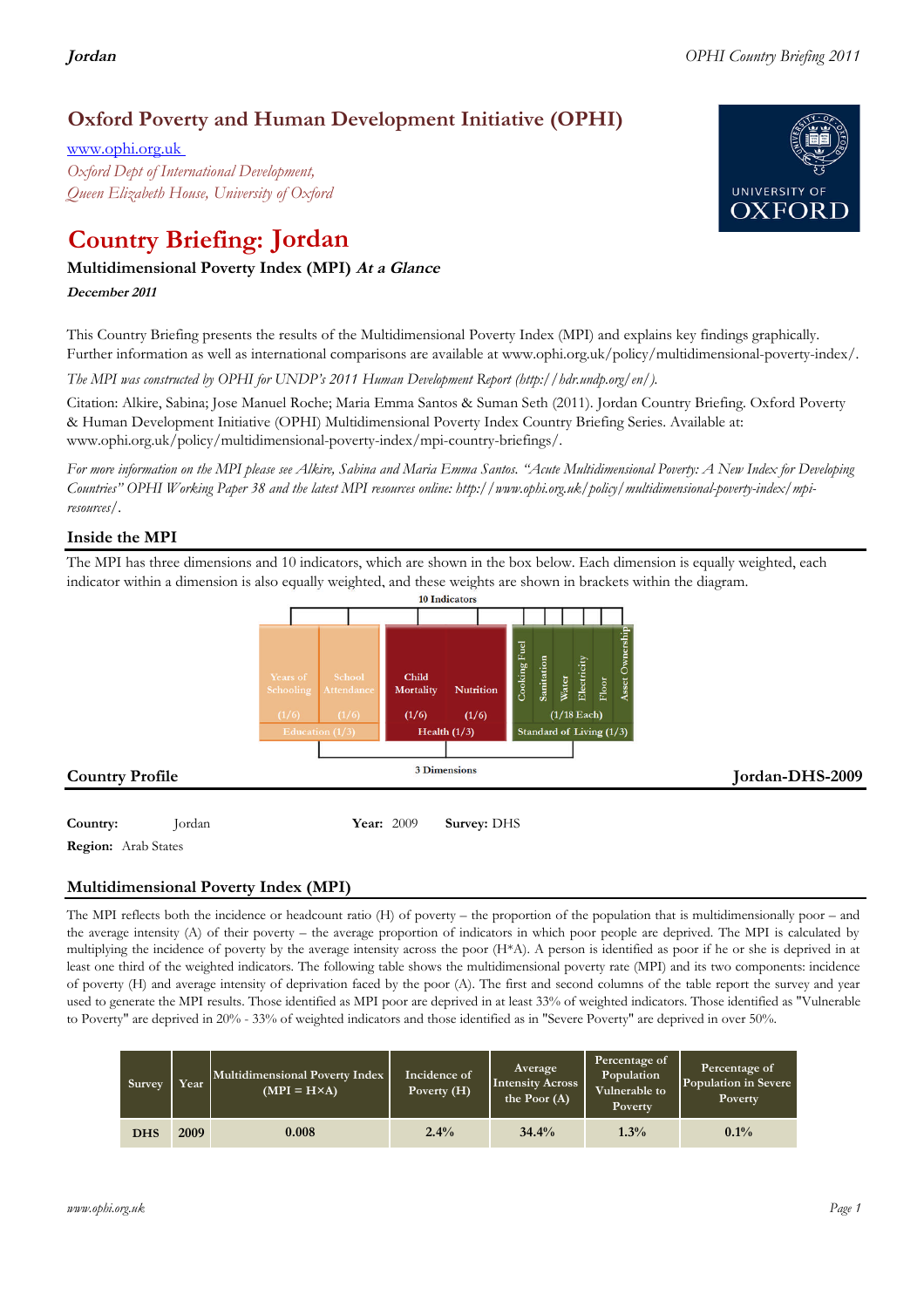#### **Comparing the MPI with Other Poverty Measures**

Column chart A compares the poverty rate using the MPI with three other commonly used poverty measures. The height of the first column denotes the percentage of people who are MPI poor (also called the incidence or headcount ratio). The second and third columns denote the percentages of people who are poor according to the \$1.25 a day income poverty line and \$2.00 a day line, respectively. The final column denotes the percentage of people who are poor according to the national income poverty line. The table on the right-hand side reports various descriptive statistics for the country. The statistics shaded in khaki/olive are taken from the year closest to the year of the survey used to calculate the MPI. The year is provided below each column in chart A.



| erty Measures<br>Multidimensional Poverty Index<br>Percentage of MPI Poor (H)                                                                                                 | 0.008   |
|-------------------------------------------------------------------------------------------------------------------------------------------------------------------------------|---------|
|                                                                                                                                                                               |         |
| 13.3%                                                                                                                                                                         | 2.4%    |
| Average Intensity of Deprivation (A)                                                                                                                                          | 34.4%   |
| Percentage of Income Poor $(\$1.25 \text{ a day})^{\ddagger}$                                                                                                                 | $0.4\%$ |
| Percentage of Income Poor (\$2.00 a day) <sup>‡</sup>                                                                                                                         | 3.5%    |
| Percentage of Poor (National Poverty Line) <sup>#</sup><br>3.5%                                                                                                               | 13.3%   |
| Human Development Index 2011*                                                                                                                                                 | 0.698   |
| $HDI$ rank*<br>US\$2 a day<br><b>National Poverty</b>                                                                                                                         | 95      |
| Line<br>$HDI category*$<br>2006<br>2008                                                                                                                                       | Medium  |
| $\pm$ The World Bank (2011). "World Development Indicators." Washington, DC.<br><b>⁄Ieasure</b><br>* UNDP (2011). "Human Development Report", Statistical Table 1 . New York. |         |

#### te: For population figures and numbers of MPI poor people, consult the tables on OPHI's te: http://www.ophi.org.uk/policy/multidimensional-poverty-index/

#### **Comparing the MPI with Other Poverty Measures**

Column chart B shows the percentage of people who are MPI poor (also called the incidence or headcount) in the 109 developing countries analysed. The column denoting this country is dark, with other countries shown in light grey. The dark dots denote the percentage of people who are income poor according to the \$1.25 a day poverty line in each country. The graph above tells you the year this data comes from. Dots are only shown where the income data available is within three years of the MPI survey year.



**B. Headcounts of MPI Poor and \$1.25/day Poor**



 $\bullet$  Percentage of Income Poor (living on less than \$1.25 a day)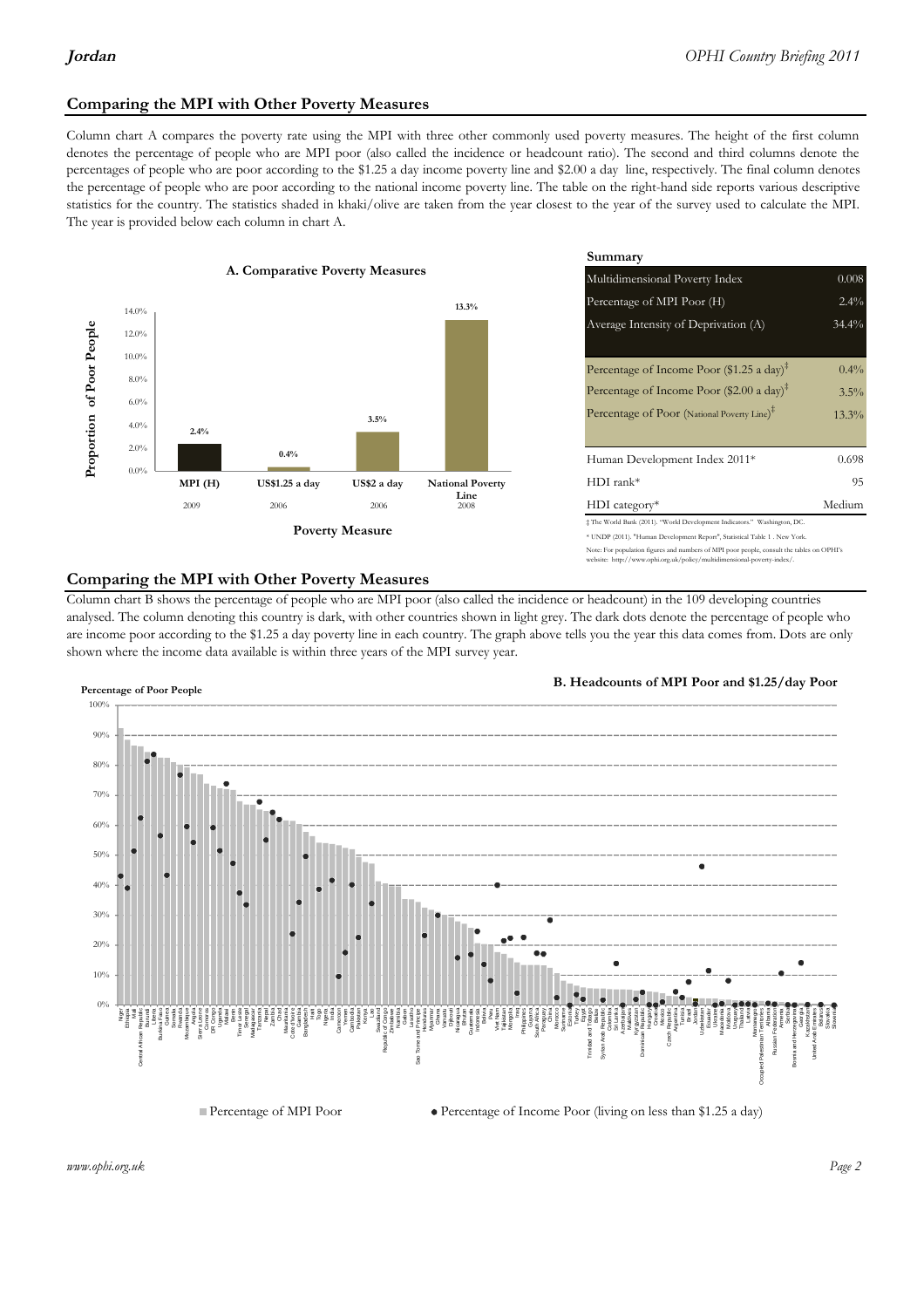## **Incidence of Deprivation in Each of the MPI Indicators**

The MPI uses 10 indicators to measure poverty in three dimensions: education, health and living standards. The bar chart to the left reports the proportion of the population that is poor and deprived in each indicator. We do not include the deprivation of non-poor people. The spider diagram to the right compares the proportions of the population that are poor and deprived across different indicators. At the same time it compares the performance of rural areas and urban areas with that of the national aggregate. Patterns of deprivation may differ in rural and urban areas.



#### **C. Deprivations in each Indicator D. Percentage of the Population MPI Poor and Deprived**



#### **Composition of the MPI**

The MPI can be broken down to see directly how much each indicator contributes to multidimensional poverty. The following figure shows the composition of the MPI using a pie chart. Each piece of the pie represents the percentage contribution of each indicator to the overall MPI of the country. The larger the slice of the pie chart, the bigger the weighted contribution of the indicator to overall poverty.

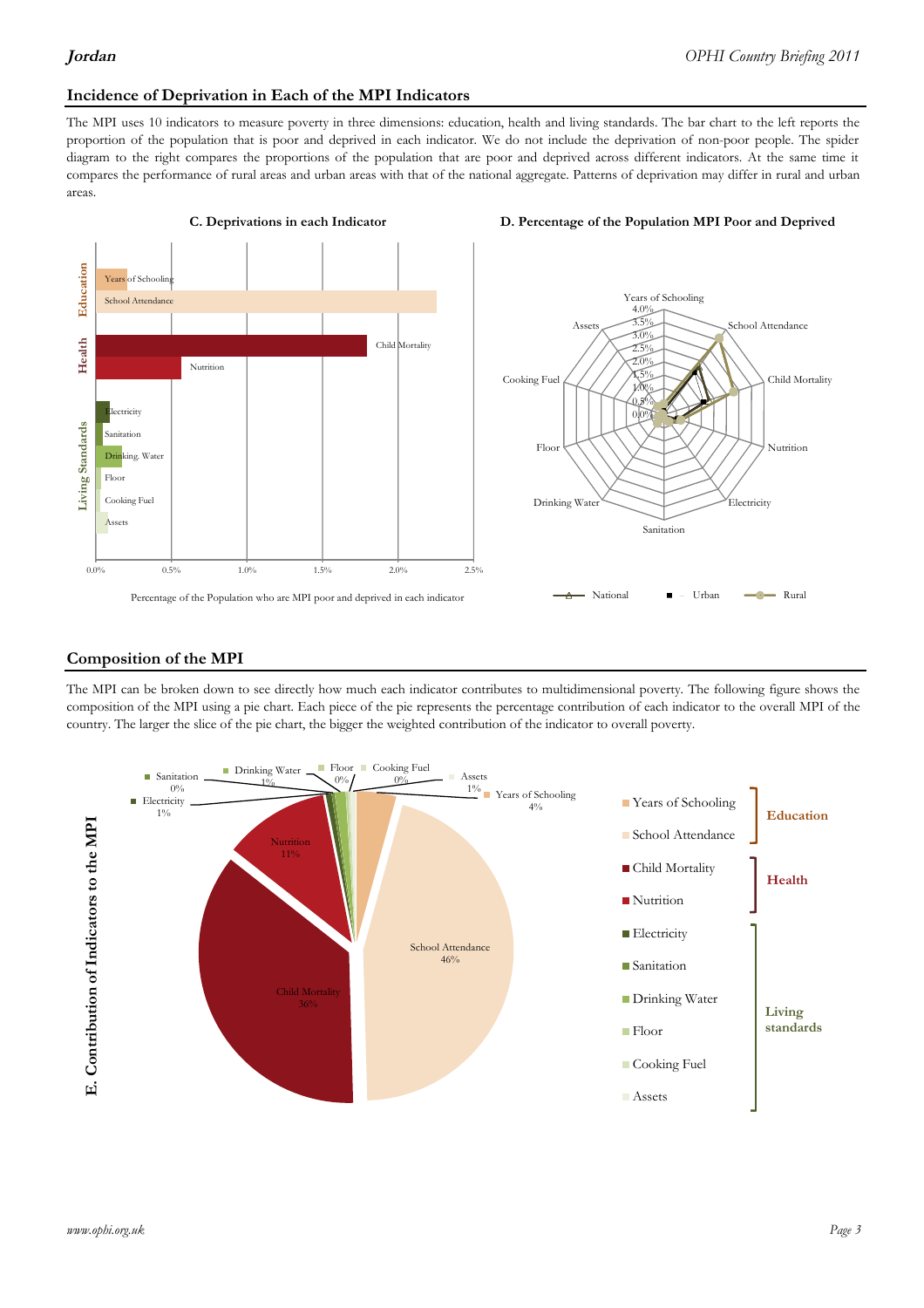#### **Decomposition of MPI by Region**

The MPI can be decomposed by different population subgroups, then broken down by dimension, to show how the composition of poverty differs between different regions or groups. On the left-hand side of column chart F, the height of each of the three bars shows the level of MPI at the national level, for urban areas, and for rural areas, respectively. Inside each bar, different colours represent the contribution of different weighted indicators to the overall MPI. On the right-hand side of column chart F, the colours inside each bar denote the percentage contribution of each indicator to the overall MPI, and all bars add up to 100%. This enables an immediate visual comparison of the composition of poverty across regions.



#### **F. Contribution of Indicators to the MPI at the National Level, for Urban Areas, and for Rural Areas**

#### **Intensity of Multidimensional Poverty**

Recall that i) a person is considered poor if they are deprived in at least one third of the weighted indicators and ii) the intensity of poverty denotes the proportion of indicators in which they are deprived. A person who is deprived in 100% of the indicators has a greater intensity of poverty than someone deprived in 40%. The following figures show the percentage of MPI poor people who experience different intensities of poverty. The pie chart below breaks the poor population into seven groups based on the intensity of their poverty. For example, the first slice shows deprivation intensities of greater than 33% but strictly less than 40%. It shows the proportion of poor people whose intensity (the percentage of indicators in which they are deprived) falls into each group. The column chart H reports the proportion of the population in a country that is poor in that percentage of indicators or more. For example, the number over the 40% bar represents the percentage of people who are deprived in 40% or more indicators.



**G. Intensity of Deprivation Among MPI Poor**

Intensity of Poverty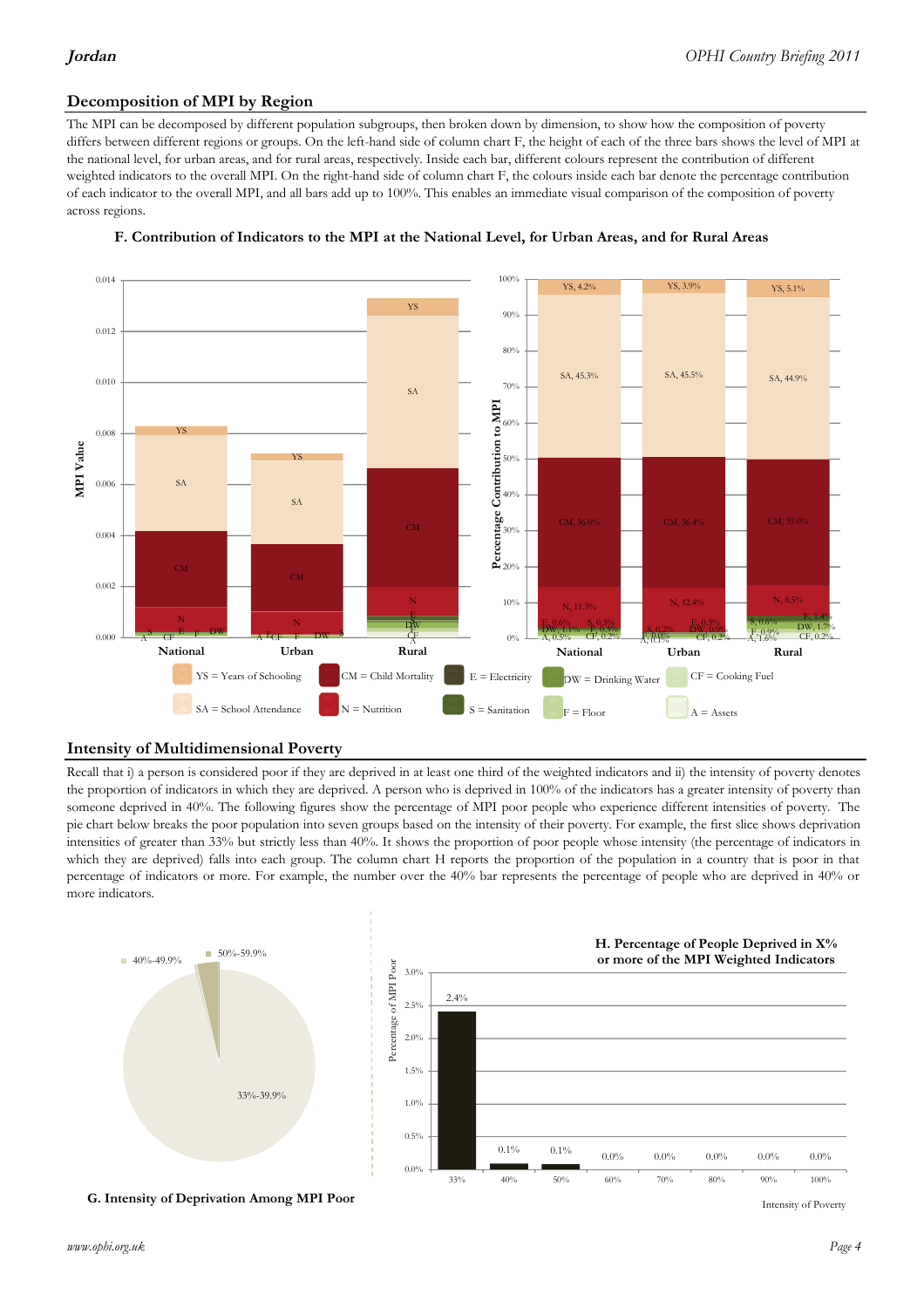#### **Multidimensional Poverty at the Sub-national Level**

In addition to providing data on multidimensional poverty at the national level, the MPI can also be 'decomposed' by sub-national regions to show disparities in poverty within countries. This analysis can be easily performed when the survey used for the MPI is representative at the sub-national level. The following table shows the MPI value and its two components at the sub-national level: the incidence of poverty (H) and the average intensity of deprivation faced by the poor (A). The last two columns present the percentage of the population vulnerable to multidimensional poverty and living in severe poverty, respectively. Regional population figures, in the second column, are estimated using the weighted sample share of each region and the 2008 population estimates from UNDESA, Population Division (2011), World Population. The map shows visually how the MPI varies across regions - a darker colour indicates higher MPI and therefore greater poverty.

#### **I. Multidimensional Poverty across Sub-national Regions**

| Region  | Percentage<br>of<br>Population | Multidimensional<br><b>Poverty Index</b><br>$(MPI = H \times A)$ | Incidence of<br>Poverty (H) | Average<br>Intensity<br>Across the<br>Poor $(A)$ | Percentage of<br>Population<br>Vulnerable to<br><b>Poverty</b> | Percentage of<br><b>Population in Severe</b><br>Poverty |  |
|---------|--------------------------------|------------------------------------------------------------------|-----------------------------|--------------------------------------------------|----------------------------------------------------------------|---------------------------------------------------------|--|
| Central | $61.6\%$                       | 0.006                                                            | $1.8\%$                     | $34.4\%$                                         | $1.2\%$                                                        | $0.1\%$                                                 |  |
| North   | $29.0\%$                       | 0.010                                                            | $3.1\%$                     | $34.1\%$                                         | $1.8\%$                                                        | $0.1\%$                                                 |  |
| South   | $9.4\%$                        | 0.014                                                            | $4.1\%$                     | $35.0\%$                                         | $0.7\%$                                                        | $0.3\%$                                                 |  |

#### **J. Mapping Poverty Rates at the Sub-national Level**



The boundaries and names shown and the designations used on this map do not imply official endorsement or acceptance by OPHI or